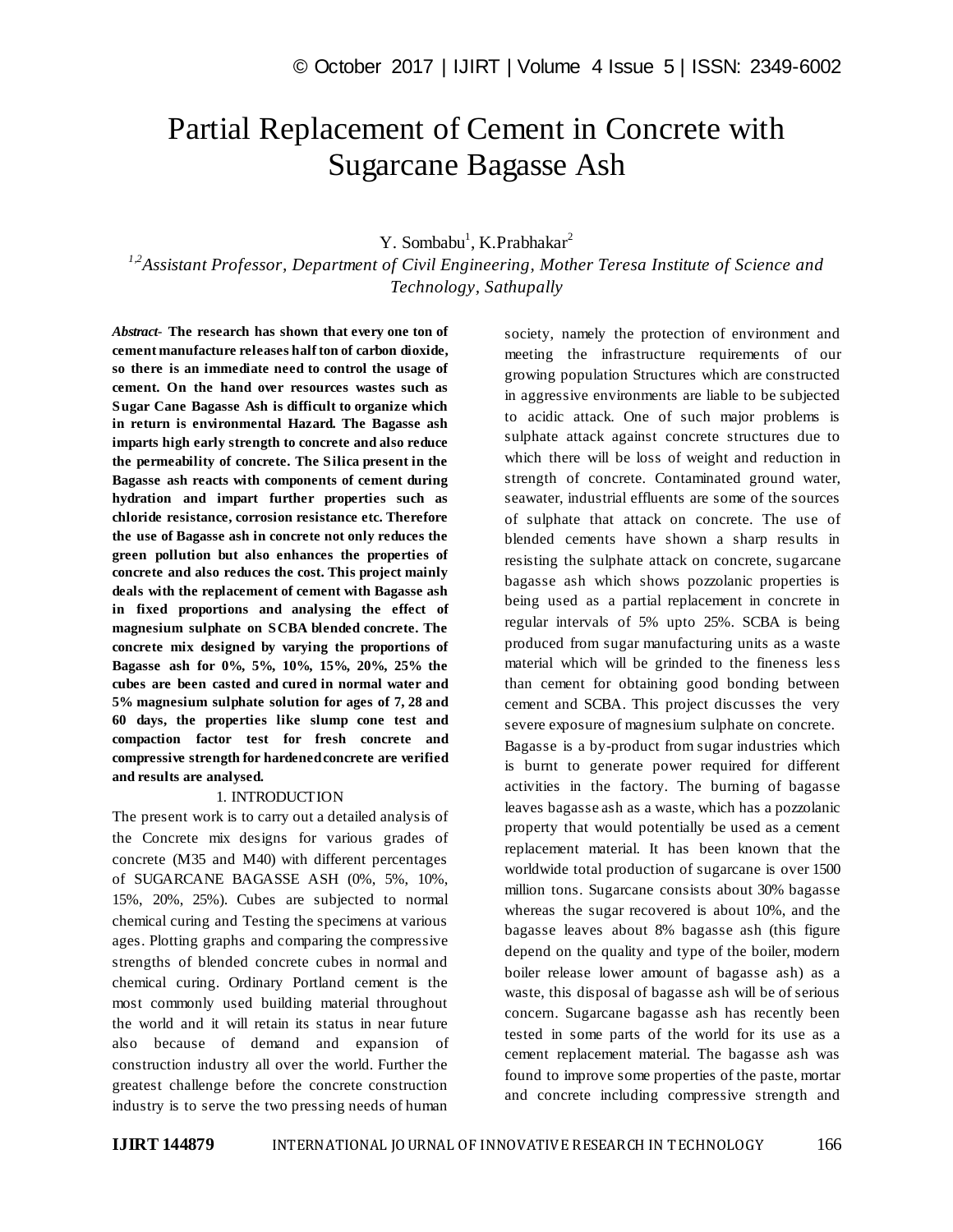water tightness in certain replacement percentages and fineness. The higher silica content in the bagasse ash was suggested to be the main cause for these improvements. Although the silicate content may vary from ash to ash depending on the burning conditions and other properties of the raw materials including the soil on which the sugarcane is grown, it has been reported that the silicate undergoes a pozzolanic reaction with the hydration products of the cement and results in a reduction of the free lime in the concrete. This attack is related to the expansive character of the ettringite formation by reaction of internal (in the concrete) or external (from the environment) sulphate with the hydrated calcium aluminate of the hardened cement matrix. Not necessarily the ettringite formation produces a damaging effect. When it occurs homogeneously and immediately (within hours or days) in a mixture or in a deformable concrete – early ettringite formation (EEF) - the related expansion does not cause any significant localized disruptive action. This happens when ground gypsum reacts with anhydrous calcium aluminates within some hours (set regulation) or when a calcium aluminate sulphate hydrates within few days producing a relatively small, homogeneous, harmless and rather useful stress. On the other hand, when ettringite forms heterogeneously and later (after months or years) - delayed ettringite formation (DEF) – the localized related expansion in a rigid hardened concrete produces cracking, spalling, and strength loss. There are two types of DEF- related damage depends on the sulphate source: external or internal sulphate attack.

## 2 LITERATURE REVIEW

Maurice E. Ephraim, Godwin A. Akeke and Joseph O. Ukpata experimentally carried out to investigate the effects of partially replacing Ordinary Portland cement (OPC) with our local additive Rice Husk Ash (RHA) which is known to be super pozzolanic in concrete at optimum replacement percentage which will help to reduce the cost of housing. With this research work, the problem of waste management of this agro-waste will be solved.The specific gravity of RHA was found to be 1.55, the density of RHA concrete was found to be 2.043, 1.912 and 1.932kg/m3 at 10%, 20% and 25% replacement percentages respectively. RHA concrete was found to be very workable with a slump value of over 100mm. The incorporation of RHA in concrete resulted in

increase water demand and enhanced strength. The compressive strength values at 28days were found to be 38.4, 36.5 and 33N/mm2 at the same replacement percentages above. These compressive strength values compared favorably with the controlled concrete strength of 37N/mm2at a mix ratio of 1:1.5:3. Adding RHA to concrete resulted in increased water demand, increase in workability and enhanced strength compared to the control sample. The compressive strength values at 28days were found to be 38.4, 36.5 and 33N/mm2 compared to the control with 37N/mm2. This results show that an addition of RHA from 5-10% will increase the strength and a further addition up to 15- 25%RHA will have a slight reduction in strength of 15% and a decreasing in strength values is pointed out.

S. D. Nagrale, Dr. Hemant Hajare, Pankaj R. Modak found that RHA can be used as a replacement for concrete (15 to 25%).This paper evaluates how different contents of Rice Husk Ash added to concrete may influence its physical and mechanical properties. Sample Cubes were tested with different percentage of RHA and different w/c ratio, replacing in mass the cement. Properties like Compressive strength, Water absorption and Slump retention were evaluated.

The conclusions made out of this investigation is with the addition of RHA weight density of concrete reduces by 72-75%.Thus, RHA concrete can be effectively used as light weight concrete for the construction of structures where the weight of structure is of supreme importance. The cost of 1 m3 of OPC concrete works out to Rs. 1157 while that of RHA concrete works out to Rs. 959. Thus, the use of RHA in concrete leads to around 8-12% saving in material cost. So, the addition of RHA in concrete helps in making an economical concrete. The Compressive Strength will increase with the addition of RHA. The use of RHA considerably reduces the water absorption of concrete. Thus, concrete containing RHA can be effectively used in places where the concrete can come in contact with water or moisture. RHA has the potential to act as an admixture, which increases the strength, workability & pozzolanic properties of concrete.

Concrete when exposed to aggressive environments have a lot of effects and this is a very severe problem of the structures constructed nearer to sea, industries releasing gases containing excess sulphate content.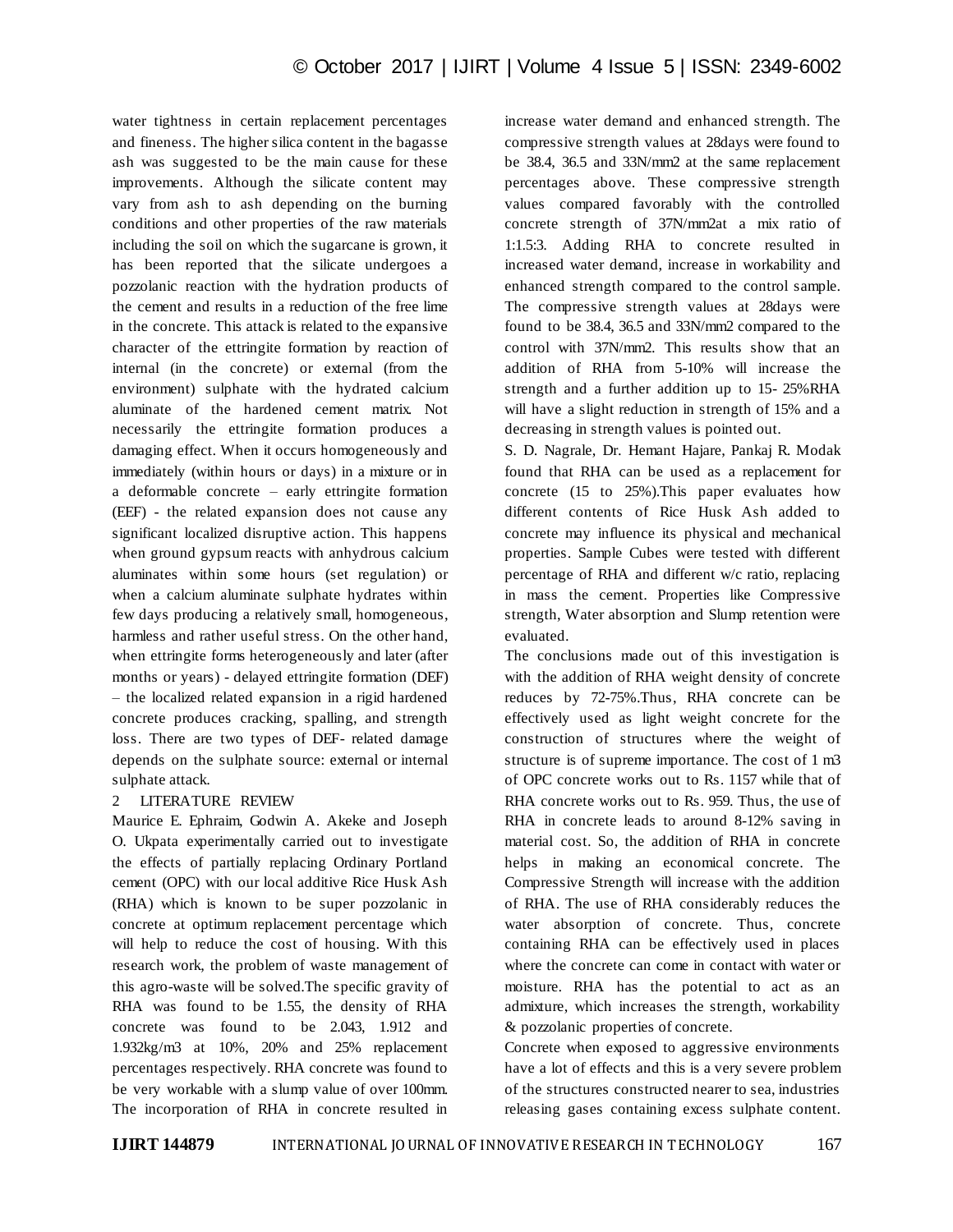Most of the concretes show effects like cracking, spalling, expansion of concrete and obviously loss in the strength. Blended cements show very sharp results restricting this sulphate attack, sugarcane bagasse ash being one of the blending materials which has shown a very good result in increase of strength and workability. This project deals with the effect of sulphates on concrete replaced partially with sugarcane bagasse ash.

## 3 EXPERIMENTAL INVESTIGATION:

### A. Material Used:

Cement- Ordinary Portland cement of 53 grade from a single batch was used for the entire work and care has been taken that it has to been stored in airtight containers to prevent it from being affected by the atmospheric and monsoon moisture and humidity. The cement procured was tested for physical requirements in accordance with IS:12269-1987 and for chemical requirements in accordance with IS: 4032-1977.S

Sugarcane Bagasse Ash- Sugarcane bagasse consists of approximately 50% of cellulose, 25% of hemicelluloses of lignin. Each ton of sugarcane generates approximately 26% of bagasse (at a moisture content of 50%) and 0.62% of residual ash. The residue after combustion presents a chemical composition dominates by silicon dioxide (sio2). In spite of being a material of hard degradation and that presents few nutrients, the ash is used on the farms as a fertilizer in the sugarcane harvests. In this sugarcane bagasse ash was collected during the cleaning operation of a boiler in the sugar factory.

Fine Aggregate- The river sand, passing through 4.75 mm sieve and retained on 600 μm sieve, conforming to Zone II as per IS 383-1970 was used as fine aggregate in the present study. The sand is free from clay, silt and organic impurities. The aggregate was tested for its physical requirements such as gradation, fineness modulus, specific gravity and bulk modulus in accordance with IS:2386-1963.

Coarse Aggregate- Throughout the investigations,crushed coarse aggregates of 20mm procured from the local crushing plants was used. The aggregate was tested for its physical requirements such as gradation, fineness modulus, specific gravity and bulk density etc. in accordance with IS:2386-1963 and IS:383-1970.

MgSO<sup>4</sup> Solution- 5% MgSo4 solution is prepared by adding 500 gms of MgSo4to 10 ltrs of diluted water. The ph value of 5% MgSo4 solution was maintained between 6 to 9. The constant ph value was maintained throughout the study.

Physical of OPC, Sugarcane Baggase Ash.

|                            | Ordinary |             |
|----------------------------|----------|-------------|
|                            | Portland | Sugarcane   |
| Properties                 | Cement   | baggase ash |
| Initial Setting Time (Min) | 115      |             |
| Final Setting Time (Min)   | 229      |             |
| Specific Gravity           | 3.15     | 2.12        |

|  |  |  |  | Chemical Properties of OPC, Sugarcane Baggase Ash |  |
|--|--|--|--|---------------------------------------------------|--|
|--|--|--|--|---------------------------------------------------|--|

| Fineness as Surface    |        |        |
|------------------------|--------|--------|
| Area $(m2/kg)$         | 370    | 410    |
| Silicon Dioxide (SiO2) | 21.02% | 70.97% |
| AluminiumOxide         |        |        |
| (A12O3)                | 5.68%  | 8.55%  |
| Ferric Oxide (Fe2O3)   | 3.53%  | 3.61%  |
| Magnesium Oxide        |        |        |
| (MgO)                  | 1.1%   | 2.83%  |
| Calcium Oxide (CaO)    | 62.25% | 6.50%  |
| Sulphur Trioxide       |        |        |
| (SO3)                  | 3.0%   | 0.80%  |
| Sodium Oxide (Na2O)    | 0.15%  | 0.92%  |
| Potassium Oxide        |        |        |
| (K2O)                  | 0.35%  | 1.77%  |
| Loss of Ignition       | 1.05%  | 2.56%  |

B. Mix Proportions of Specimen:

The mixture proportions of all specimens for replacement of Sugarcane Baggase Ash are tabulated respectively at Table 2. The replacement levels of cement by SCBA were selected as 0% (control mix), 5%, 10%, 15%, 20% and 25%. For all specimens, water/binder (w/b) ratio was kept constant and it was 0.48 where the total amount of binder content was 480 Kg/m3 for every specimen. The mixture proportions of Binder: Fine Aggregate: Coarse Aggregate was taken as 1: 1.28: 2.2.

C. Mechanism of Sulphate Attack:

Calcium Hydroxide and Alumina-bearing phase of hydrated cement are more vulnerable to attack by Sulphate ions. Ettringite and Gypsum are the primary products of the chemical reaction between a Sulphate bearing solution and cement hydration products. Failure by expansion of concrete in the presence of Sulphate is due to the formation of Ettringite. The attack of Sodium Sulphate on concrete is due to two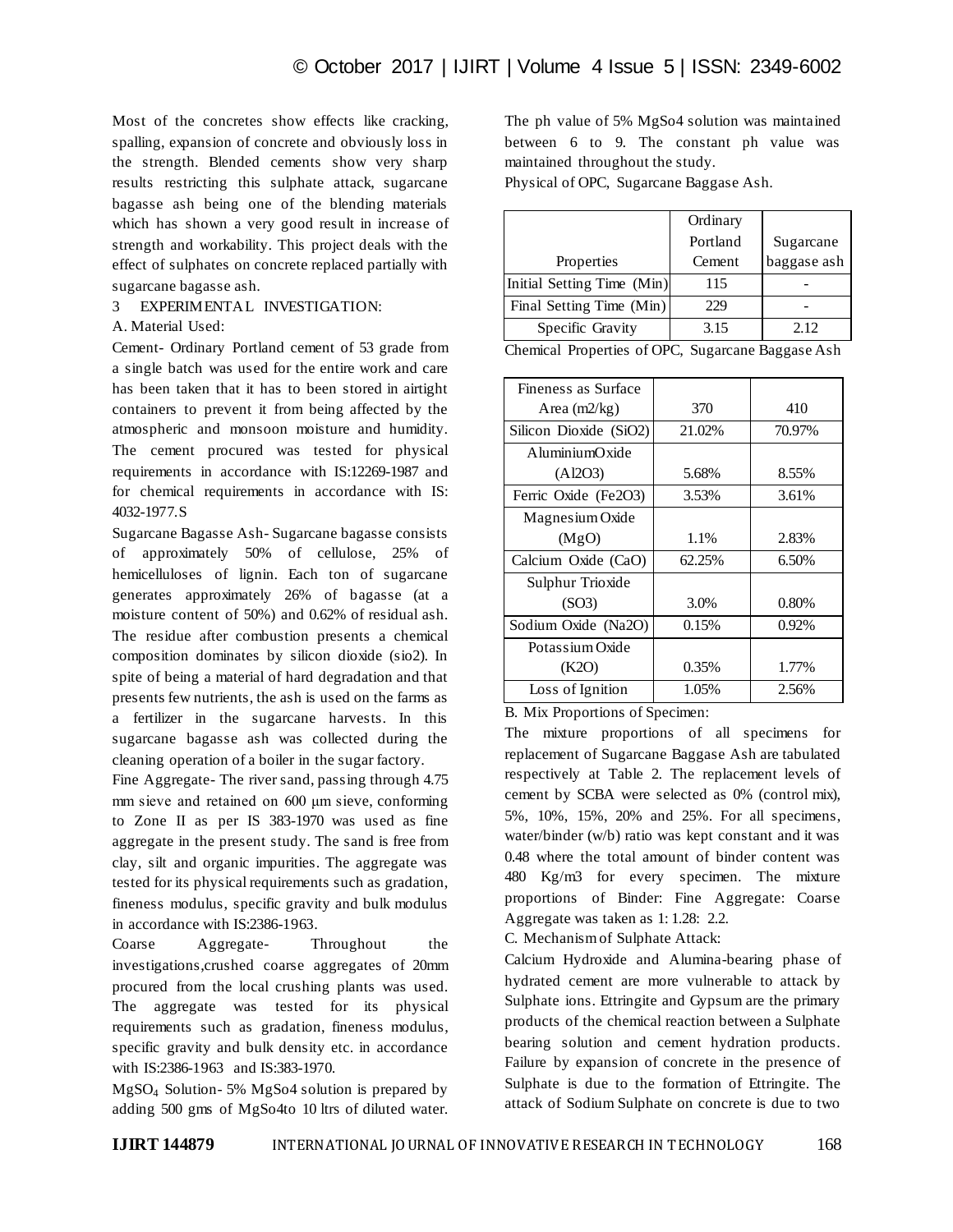principal reactions: the reaction of Sodium Sulphate [  $_{2,4}$ ] or Magnesium Sulphate [MgSO<sub>4</sub>] and Calcium Hydroxide [(Ca(OH)2] to form Gypsum (Equations 1.1 and 1.2) and the reaction of the formed Gypsum with Calcium Aluminate Hydrates to form Ettringite (Equation 1.3). In addition to above, the Magnesium Sulphate reacts with all cement compounds, including Calcium Silicate Hydrates [C-S-H] and subsequently forming Gypsum and Ettringite (Equation1.4). The Magnesium Hydroxide reacts with silica gel to form Magnesium Silicate Hydrate [M-S-H], being a soft material and affects the strength and durability of concrete. The form of Ettringite developed in the cement paste is depending on phase of Calcium Aluminate Hydrates, which reacts with Sulphate. In the fresh concrete, the Gypsum, which is blended to prevent flash set, reacts with Calcium Aluminate Hydrates to form primary Ettringite [C3As3H32]. This primary Ettringite is converted to Monosulphate [C3AsH32] with time. Mix Proportions for Sugarcane Baggase Ash:

| Specimen | W/c   | Cement     | <b>SCBA</b> |                 | Water           |
|----------|-------|------------|-------------|-----------------|-----------------|
|          | ratio | $(kg/m^3)$ | $\%$        | $\text{kg/m}^3$ | $\text{kg/m}^3$ |
| $C_0$    | 0.48  | 470        | 0%          | 0               | 230.4           |
| $C_1$    | 0.48  | 462        | 5%          | 24              | 230.4           |
| $C_2$    | 0.48  | 432        | 10%         | 48              | 230.4           |
| $C_3$    | 0.48  | 409        | 15%         | 72              | 230.4           |
| $C_4$    | 0.48  | 386        | 20%         | 96              | 230.4           |
| $C_5$    | 0.48  | 362        | 25%         | 120             | 230.4           |

D. Casting of Specimen and Curing:

Mixing of ingredients is done in pan mixer of capacity 40 liters. The cementitious materials are thoroughly blended and then the aggregate is added and mixed followed by gradual addition of water and mixing. Wet mixing is done until a mixture of uniform color and consistency are achieved which is then ready for casting. Before casting the specimens, workability of the mixes was found by compaction factor test. The casting is done in cast iron cubes of standard dimensions of  $(150 \text{mm} \times 150 \text{mm} \times$ 150mm). The cast iron moulds are cleaned of dust particles and applied with mineral oil on all sides before concrete is poured in to the moulds. The moulds are placed on a level platform. The well mixed concrete is filled in to the moulds and kept on vibration table. Excess concrete was removed with trowel and top surface is finished level and smooth as per IS 516-1969.

Curing-The specimens are left in the moulds undisturbed at room temperature for about 24 hours after casting. The specimens are then removed from the moulds and immediately transferred to the different curing environment tubs i.e. cubes are cured in fresh water and 5% MGSO4 diluted solution. A time schedule for testing of specimens is maintained to ensure their proper testing on the due date and time. The cast specimens are tested as per standard procedures, immediately after they are removed from curing tubs and wiped off the surface water, as per IS 516-1959.

E. Tests Conducted:

Workability- The workability was measured using slump cone and compaction factor apparatus for different percentage replacement of cement with sugarcane bagasse ash in concrete.

Compressive Strength of Concrete Specimens-Concrete specimens are casted to determine the compressive strength of different weight percentages of sugarcane bagasse ash concrete as per IS 516- 1969.

Durability- The durability of sugarcane bagasse ash concrete was tested for resistance  $5\%$  MgSO<sub>4</sub> diluted solution. The response of chemical attack on different percentage replacement of cement with sugarcane bagasse ash in concrete was studied by reduction in compressive strength. For conducting these tests, concrete cubes of 150mm x 150mm x 150mm size with ordinary and different percentage replacement of cement with sugarcane bagasse ash were cast. These cubes were immersed in a  $MgSO<sub>4</sub>$  solution by maintaining 8.3 ph value for different periods of 7,28 and 60days.

Durability studies on Cement Conventional Concrete & Sugar Cane Bagasse Ash Concrete:

Concrete is the most versatile material of construction the world over. It is achieved that the distinction of being the "largest man-made material" with the average per capita consumption exceeding 2 kg. Concrete is the material of choice for a variety of applications such as housing, bridges, highway pavements, industrial structures, water carrying and retaining structures etc. The credit for this achievement goes to well-known advantages of concrete such as easy availability of ingredients, adequate engineering properties for a variety of structural applications, adaptability, versatility, relative low-cost etc. Moreover, concrete has an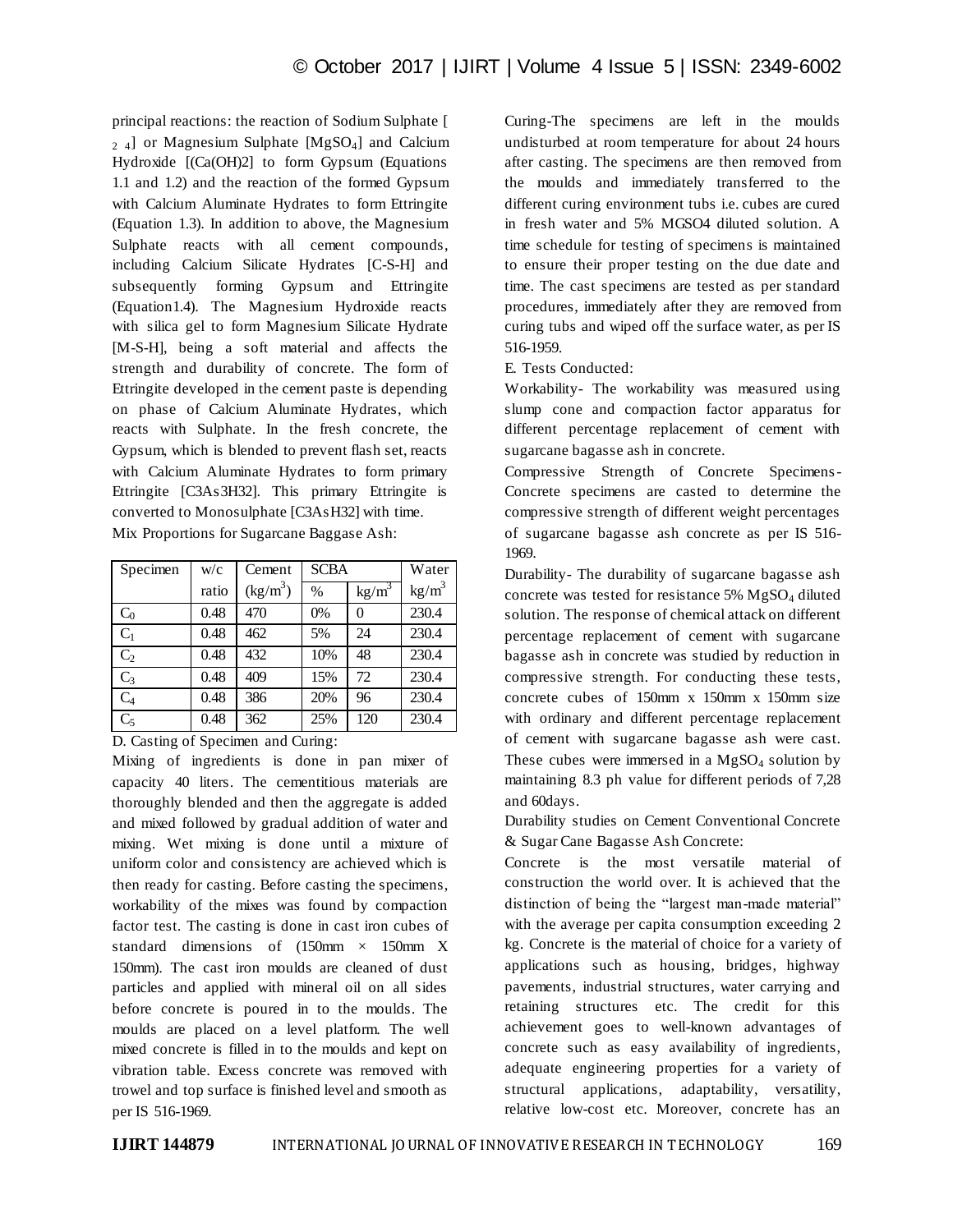excellent ecological profile compared with other materials of construction. With the continuing expansion of infrastructure and housing construction, especially in the developing countries of Asia, Africa, and South America, the rate of consumption of cement and concrete is rising and is bound to go further. In India, concrete construction scenario has been witnessing considerable growth in recent years.

# 4 RESULTS AND DISCUSSIONS

Concrete cubes of size 100×100×100mm were casted and tested for compressive strength in normal water and 5% magnesium sulphate solution at ages of 7, 28, 60 days for 0%, 5%, 10%, 15%, 20%, 25% replacement of sugarcane bagasse ash for M35 and M40 grades of concrete. In order to study the durability of SCBA replaced concrete in 5% magnesium sulphate solution concrete cubes were casted and tested to find out the effect of magnesium sulphate solution on compressive strength of concrete.

Compressive Strength Results (M35 in normal water)

| Speci          | $%$ of  |              | At 28           |                 |
|----------------|---------|--------------|-----------------|-----------------|
| men            | SCBA in | At 7 days    | days            | At 60 days      |
| ID             | Cement  | $(\sigma_7)$ | $(\sigma_{28})$ | $(\sigma_{60})$ |
| C <sub>0</sub> |         | 35           | 41.05           | 49.6            |
| C <sub>1</sub> | 5       | 39           | 45.33           | 54.38           |
| C <sub>2</sub> | 10      | 37.5         | 51.3            | 55.66           |
| C <sub>3</sub> | 15      | 35.5         | 48.5            | 47.5            |
| C <sub>4</sub> | 20      | 31.66        | 44.83           | 45.33           |
| C <sub>5</sub> | 25      | 32.66        | 43.66           | 42              |

Compressive Strength Results (M35 in 5% MgSo4)

| Speci          | % SCBA |              |                      | At $60$         |
|----------------|--------|--------------|----------------------|-----------------|
| men            | in     | At 7 days    | At                   | days            |
| ID             | Cement | $(\sigma_7)$ | days $(\sigma_{28})$ | $(\sigma_{60})$ |
| C <sub>0</sub> | 0      | 29.7         | 40                   | 45.86           |
|                |        |              |                      |                 |
| C1             | 5      | 32.5         | 43.5                 | 51              |
| C <sub>2</sub> | 10     | 38           | 49.55                | 53.1            |
| C <sub>3</sub> | 15     | 37           | 47                   | 46              |
| C <sub>4</sub> | 20     | 34           | 43.6                 | 44.5            |
| C <sub>5</sub> | 25     | 32           | 43                   | 41.44           |

Consolidated Tabels & Graphs of Concret under Normal Conditions and Aggressive Conditions:

Reduction in Compressive strength under 5% MgSo<sup>4</sup> at 7 days

| Specimen       | % of SCBA<br>in |                     | $(\sigma^1_{\text{cu}})$ | $\%$     |
|----------------|-----------------|---------------------|--------------------------|----------|
|                |                 | $(\sigma_{\rm cu})$ |                          | reductio |
| ID             | Cement          |                     |                          | n        |
| M <sub>0</sub> | 0               | 35                  | 34                       | 2.85     |
| M <sub>1</sub> | 5               | 39                  | 38.2                     | 2.05     |
| M <sub>2</sub> | 10              | 37.5                | 36.8                     | 1.33     |
| M <sub>3</sub> | 15              | 35.5                | 35.22                    | 0.78     |
| M <sub>4</sub> | 20              | 31.66               | 31.5                     | 0.5      |
| M5             | 25              | 32.66               | 32.5                     | 0.48     |

Reduction in Compressive strength under 5% MgSo<sup>4</sup> at 28 days

| Specimen ID    | % of SCBA | $(\sigma_{\rm cu})$ | $(\sigma^1_{\rm cu})$ | $\%$<br>reduction |
|----------------|-----------|---------------------|-----------------------|-------------------|
| M <sub>0</sub> | 0         | 42.66               | 40                    | 6.23              |
| M1             | 5         | 45.33               | 43.5                  | 4.03              |
| M <sub>2</sub> | 10        | 51.3                | 49.55                 | 3.41              |
| M3             | 15        | 48.5                | 47                    | 3.09              |
| M <sub>4</sub> | 20        | 44.83               | 43.6                  | 2.74              |
| M5             | 25        | 43.66               | 43                    | 1.51              |

Reduction in Compressive strength under 5% MgSo4at 60 days

| Specimen<br>ID     | % of SCBA<br>in Cement | $(\sigma_{\rm cu})$ | $(\sigma^1_{\text{cu}})$ | % reduction |  |
|--------------------|------------------------|---------------------|--------------------------|-------------|--|
| M <sub>0</sub>     |                        | 49.6                | 45.86                    | 7.54        |  |
| M <sub>1</sub>     | 5                      | 54.38               | 51                       | 6.62        |  |
| M <sub>2</sub>     | 10                     | 55.66               | 53.1                     | 4.77        |  |
| M <sub>3</sub>     | 15                     | 47.5                | 46                       | 3.15        |  |
| M <sub>4</sub>     | 20                     | 45.33               | 44.5                     | 1.83        |  |
| M <sub>5</sub>     | 25                     | 42                  | 41.44                    | 1.33        |  |
| COMCI LICIONI<br>5 |                        |                     |                          |             |  |

5. CONCLUSION

- SCBA concrete performed better when compared to ordinary concrete up to 10% replacement of sugar cane bagasse ash due to presence of high amount of silica in SCBA
- Compressive strength was decreased when cured in 5% MgSo<sup>4</sup> comparatively when cured in normal water.
- It is observed that the usage of sugarcane bagasse ash in concrete helps in increasing the resistivity towards sulphate attack.
- The percentage reduction in compressive strength was decreasing with increase in percentage